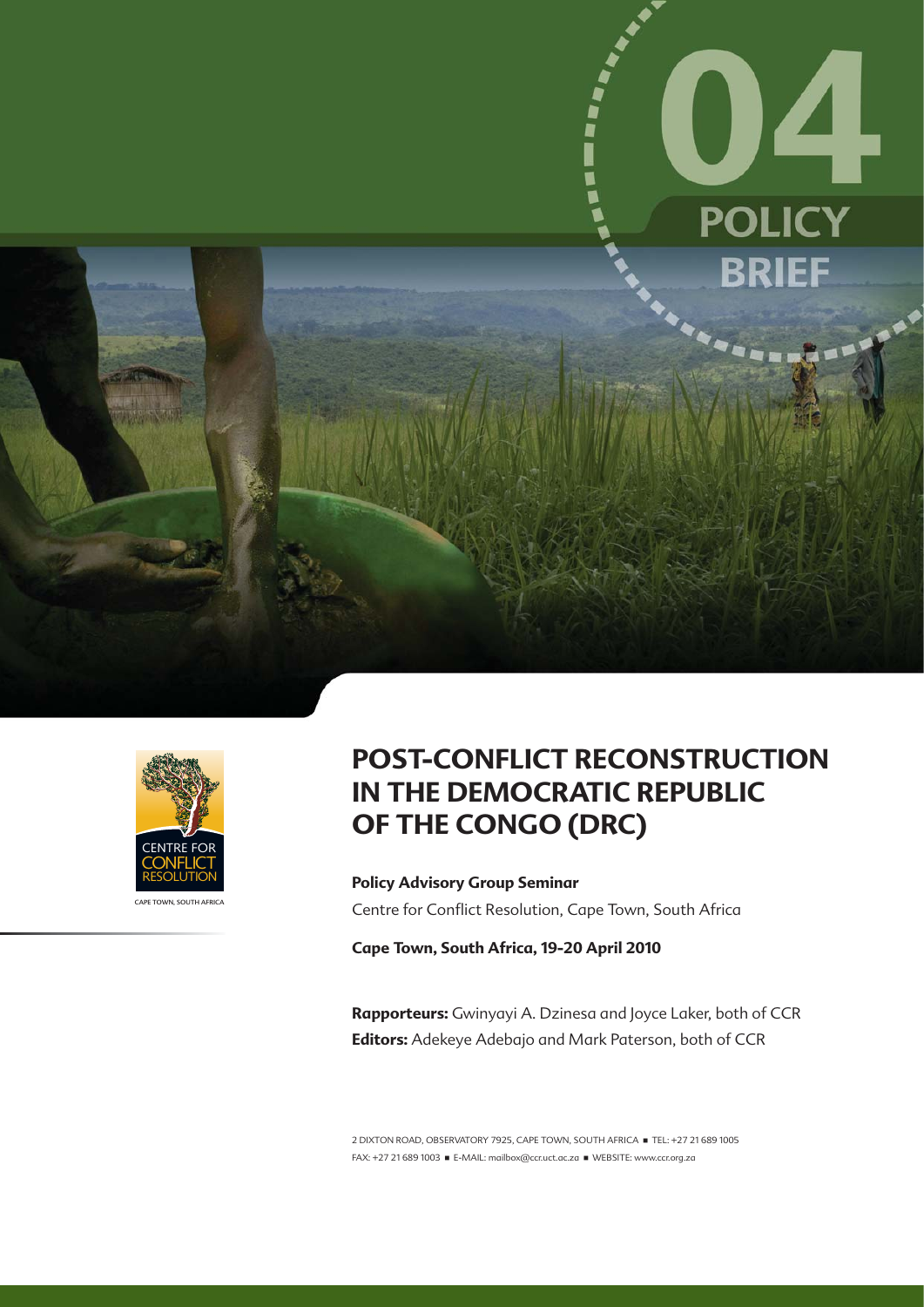



The 20,000-strong UN Mission in the DRC (MONUC) has been credited with a range of achievements MC<br>
(MC)<br>
CHILD<br>
Image S<br>
ROUP C<br>
tos/me

A UN PEACEKEEPER WATCHES OVER A GROUP OF CHILDREN IN THE DRC

Image source - www.un.org/common/photos/monucpeacekeeper.jpg.

Photo by Pascal Guyot/AFP/Getty

# Introduction

**1**

The Centre for Conflict Resolution (CCR), Cape Town, South Africa hosted a policy advisory group seminar in Cape Town on 19 and 20 April 2010 on the theme "Post-Conflict Reconstruction in the Democratic Republic of the Congo (DRC)".

The meeting, which was held in response to a request from the Southern African Development Community (SADC) secretariat in Botswana, assessed the challenges of post-conflict reconstruction in the DRC. The seminar discussed strategic mechanisms for enhancing the effectiveness of the Congolese government, SADC, civil society, the United Nations (UN), and the international community, in consolidating peace and security in the DRC. It focused on seven key topics: 1) the role of the UN Mission in the DRC; 2) the prospects for engagement by the UN Peacebuilding Commission; 3) the roles of SADC and South Africa; 4) disarmament, demobilisation, and reintegration (DDR) and security sector reform (SSR); 5) civil society, gender, and peacebuilding; 6) justice, human rights, and peacebuilding; and 7) election and governance issues.

# 1. The Role of the UN's Missions in the DRC

The 20,000-strong UN Mission in the DRC (MONUC), which was set up in 1999, has been credited with a range of achievements that include: restoring peace to more than two-thirds of the country, following a conflict that erupted in 1996, involved seven regional armies, and cost over three million lives; helping to conduct the first election in 40 years in 2006/2007; and overseeing the return of more than one million refugees and internally displaced persons (IDPs) in 2009. However, MONUC's operation as a fully integrated mission with a comprehensive mandate was not supported by commensurate human, financial, and logistical resources. Concerns about the mission's ineffectiveness in establishing security in the eastern Congo were compounded by allegations of its involvement in plundering resources, running guns in exchange for minerals or ivory, and sexual exploitation and abuse. MONUC has also been accused of creating opportunities for powerful Western nations to advance their parochial interests in the DRC. Widespread frustration at the mission's continued presence led President Joseph Kabila to request that MONUC's withdrawal from the DRC start by June 2010. The UN Security Council visited the Congo in May 2010 and agreed that MONUC be converted into the UN Organisation Stabilisation Mission in the DRC (MONUSCO), mandated to remain in the country until December 2013.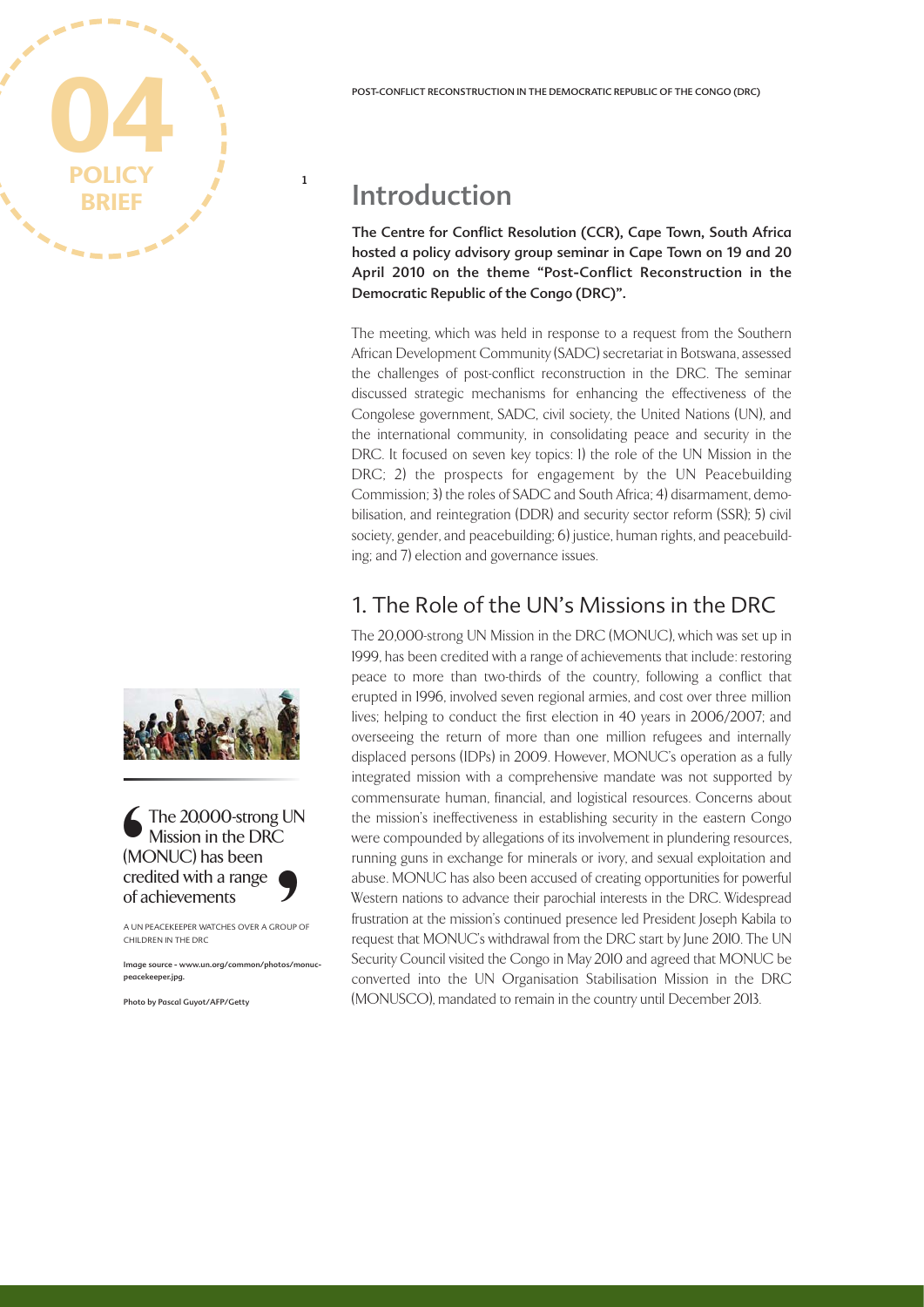# **BRIEF 04**



**2**

SADC's role in the DRC is constrained by its relatively limited peacekeeping experience and its lack of financial resources for peacebuilding Supply in the separation of the separation of the separation of the separation of the separation of the separation of the separation of the separation of the separation of the separation of the separation of the separation S<br>
ICAN<br>
S/africe

OUTGOING SADC CHAIR, SOUTH AFRICAN PRESIDENT JACOB ZUMA, WITH DRC PRESIDENT JOSEPH KABILA DURING A SADC SUMMIT IN 2009

Image source - www.nation.co.ke/news/africa/- /1066/654838/-/136x0glz/-/index html

# 2. Prospects for Engagement by the UN Peacebuilding Commission in the DRC

The DRC is governed by weak, parallel, militarised structures that lack any clearly defined vision of peacebuilding and how the process can be locally owned. Some fear that peacebuilding in the Congo is being used as a "Trojan horse" to advance rapid neo-liberal political and economic transformation of the country in line with the interests of the World Bank. Such manipulation of the peacebuilding process can undermine the potential for achieving a just and sustainable peace in the DRC. Although the country is not officially listed on the UN Peacebuilding Commission's agenda, the Commission has allocated \$20 million from its Peacebuilding Fund to support the DRC's stabilisation and recovery efforts. The Commission's engagement with the DRC remains constrained by its advisory mandate, the limited funds available to it, and issues of state sovereignty that limit its capacity to intervene decisively to advance sustainable peace. Structurally, the Commission is hampered when attempting to coordinate peacebuilding efforts, particularly by its need to try to align the often irreconcilable interests of UN agencies and member states.

## 3. The Roles of SADC and South Africa in the DRC

SADC's role in the DRC is constrained by its relatively limited peacekeeping experience and its lack of financial resources for peacebuilding. In addition, its power to act is largely dictated by the reactive, rather than preventive, nature of the conflict resolution mechanisms that the sub-regional body has developed. However, SADC has attempted to make a meaningful contribution to combating violence in the DRC. The organisation has recognised the need to establish institutional structures to engage in a robust approach to peacebuilding and reconstruction in the DRC. In particular, it has established a joint office with the African Union (AU) in Kinshasa. SADC's wealthiest member, South Africa, has provided significant logistical and financial support for peacemaking and peacekeeping efforts in the DRC, culminating in the Global and All-Inclusive Agreement of December 2002. South Africa also contributed 1,268 personnel to MONUC, and provided financial, human, and logistical support for the DRC's 2006 presidential and 2007 provincial elections. South Africa continues to play an integral role in Congolese postconflict reconstruction efforts through the South Africa-DRC Bi-National Commission (BNC), which was first convened in Kinshasa in August 2004; and South African companies remain involved in the Congo's economy, even as China's own economic role in the DRC continues to grow, with the announcement of an \$8 billion infrastructure agreement in 2007.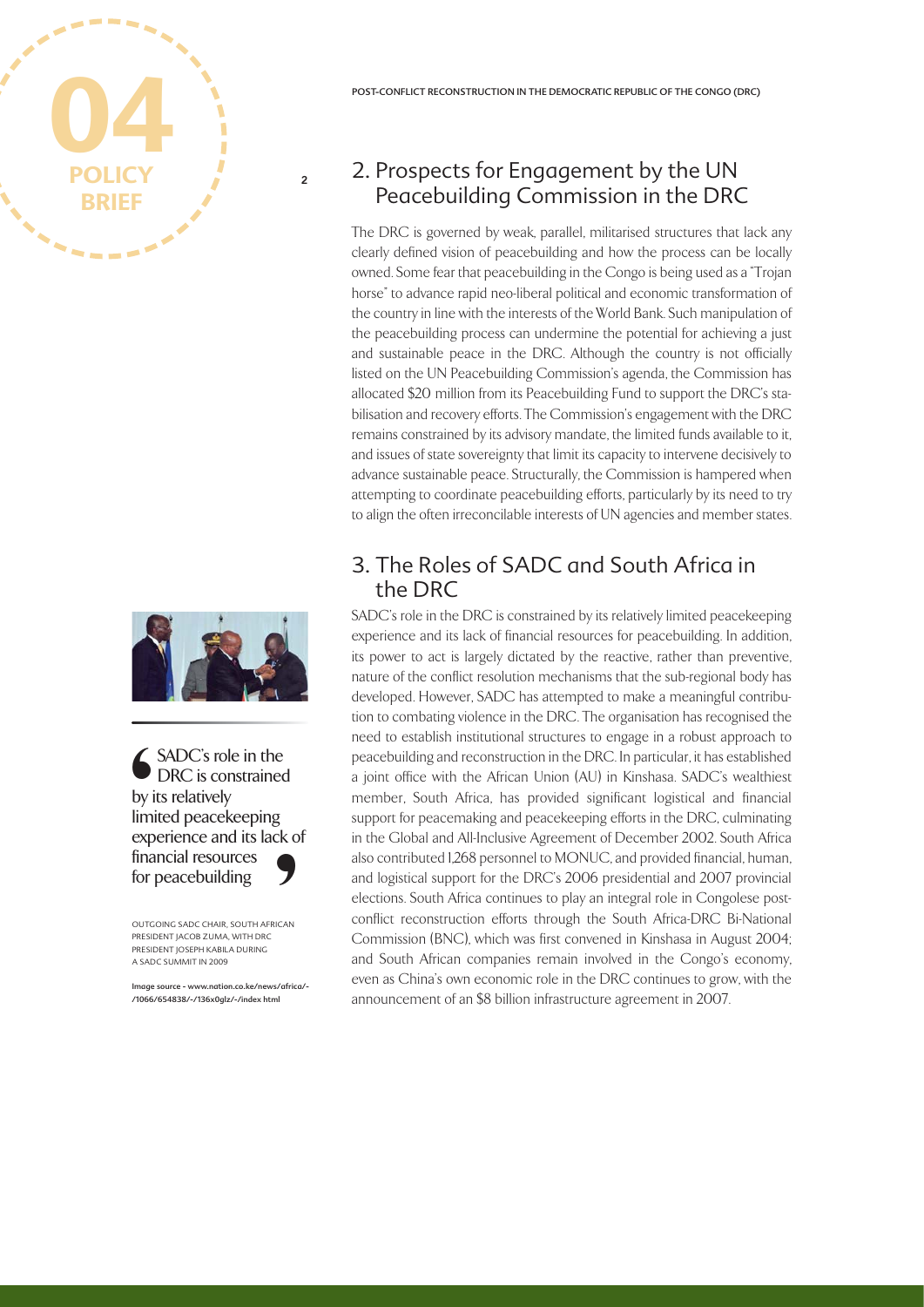



Some progress has been made to engender peacebuilding and social justice concerns in the DRC Summer and DR<sup>(AFEM</sup>) EMINE<br>
EMINE<br>
:- Arne<br>
imc.ed<br>
ckley.ht

A FEMALE DEMINER IN THE DRC

Image source - Arne Hodalic (http://maic.jmc.edu.journal/13.3/notes/buckl ey\_ikeda/buckley.html)

#### 4. Disarmament, Demobilisation, and Reintegration, and Security Sector Reform in the DRC

Security, peacebuilding, and development in the DRC depend on the successful disarmament, demobilisation, and reintegration of armed fighters, which, in the case of foreign soldiers, may also include resettlement and repatriation. DDR plans were drawn up in 2002 for 150,000 soldiers. By the following year, the number of fighters in the DRC had risen to more than 300,000. However, Congolese bodies such as the National Commission for Demobilisation and Reinsertion (CONADER) and the Structure for Military Integration have so far failed to plan and implement a comprehensive national strategy to facilitate and coordinate DDR and security sector reform. Reform of the security sector has also been undermined by the existence of parallel armed groups, and disagreements over rank and status within the Armed Forces of the DRC (FARDC). Significant challenges to the reform process have included: uncertainty over the numbers of former combatants who are eligible for the various programmes; inadequate assembly and training camps for demobilised forces; poor logistics; inadequate vetting and training of ex-soldiers; and fundamental payroll problems, including large salary arrears and the presence of thousands of "ghost workers".

# 5. Civil Society, Gender, and Peacebuilding

Gender equality in the DRC is often perceived as being solely a "women's issue" and a matter of political correctness rather than a fundamental right that is necessary to the development and implementation of effective peacebuilding strategies. It is generally believed that responsibility for incorporating gender issues into peacebuilding programmes rests entirely with women. Collective efforts at achieving gender equality in peacebuilding processes are further undermined by the widely held perception that the gender aspects of projects can best be delivered by women and civil society. However, some progress has been made to engender peacebuilding and social justice concerns in the DRC. While civil society's peacebuilding efforts may have been relatively weak so far, activists from the sector have nevertheless contributed significantly to governance, security sector reform, DDR, peacebuilding, and statebuilding. Civil society in the DRC has also played a critical role in mobilising social capital to hold the government accountable and make it more responsive to public needs. Furthermore, civil society groups have delivered services to prevent and resolve conflicts, and have promoted democracy, human rights, and the rule of law.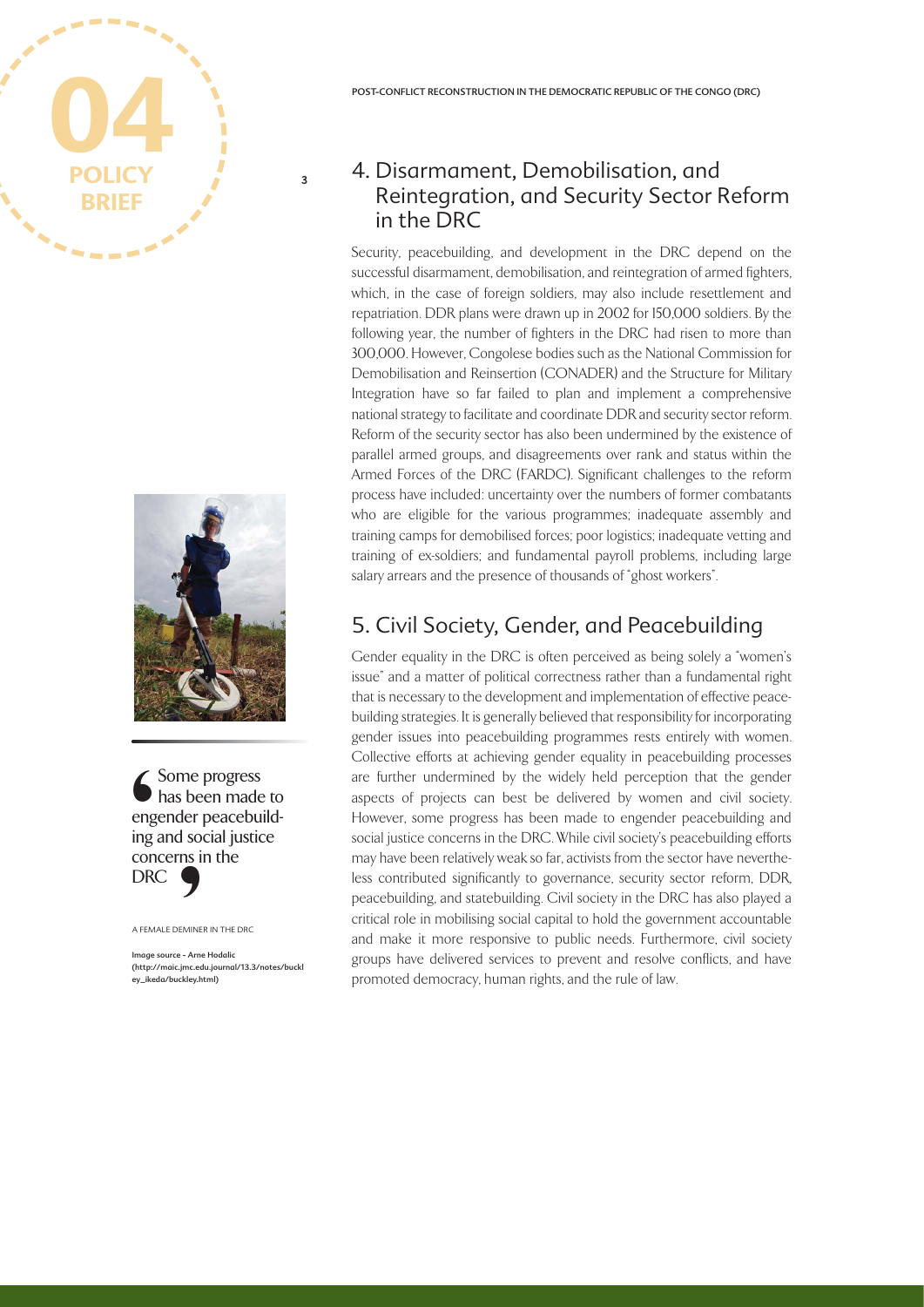

# 6. Justice, Human Rights, and Peacebuilding in the DRC

Respect for fundamental human rights and justice is essential to sustaining peace and stability and enabling post-conflict reconstruction efforts in the DRC. Since independence in 1960, various armed groups and the Congolese army have committed war crimes and crimes against humanity. Violence has come to be seen by some as a way of forging identity, as well as a strategic tool, and a means to securing power and control. Meanwhile, the desire for peace in the DRC can compromise the need for justice and fundamental human rights, as was demonstrated by the blanket amnesties granted by the Lusaka and Ituri peace agreements of 1999 and 2003 respectively. The DRC lacks the effective institutions to ensure that international standards of law and justice are respected. Funding constraints prevented the Congolese government from establishing a Special International Court, as recommended by the Inter-Congolese Dialogue, which was held between 2001 and 2003. Meanwhile, the politically-driven alternative criminal justice system offered to soldiers and civilians by the Military Courts from 2002 provides inconsistent and anachronistic remedies that fail to meet international and constitutional standards of human rights. Access to justice may have been further compromised by president Joseph Kabila's decision in February 2010 to fold the Ministry of Human Rights into the Ministry of Justice. Meanwhile, the role that the Hague-based International Criminal Court (ICC) can play in the DRC is limited by its jurisdiction – which permits it only to investigate and try international crimes committed since 2002 – as well as by the Congolese government's desire to protect its own fighters and pursue justice selectively.

#### 7. Election and Governance Issues in the DRC

Promoting effective post-conflict reconstruction and overcoming the legacy of colonialism in the DRC will require just and democratic governance. The Inter-Congolese Dialogue failed to reconcile Congolese leaders and factions, to transform electoral processes, to institute "good governance", and to restore peace and stability in the DRC. The Congo's Independent Electoral Commission (IEC) lacks the capacity and funds to facilitate democratic, transparent, and competitive national elections. During the DRC's 2006 presidential and parliamentary elections, the UN provided most of the IEC's logistical and infrastructural framework, while the European Union (EU) paid for much of the \$422 million cost of the polls. Without such support and amid mounting concern over the availability of foreign financing for future polls, Congo's IEC faces enormous challenges in effectively managing national elections. Nevertheless, the Congolese people expect that the 2011-2013 electoral cycle will be more transparent and competitive and less subject to political wrangling than previous polls. Failure by the Congolese government to hold credible elections could risk plunging the country into political uncertainty and further instability. Despite the prospect of violence at the polls, no Congolese institutions – including the IEC, the



The desire for peace in the DRC can compromise the need for justice and fundamental human rights College and hu t/humone-dem

Image source - zunia.org/post/human-rights-.<br>ders-under-attack-in-the-dempcraticrepublic-of-the-congo/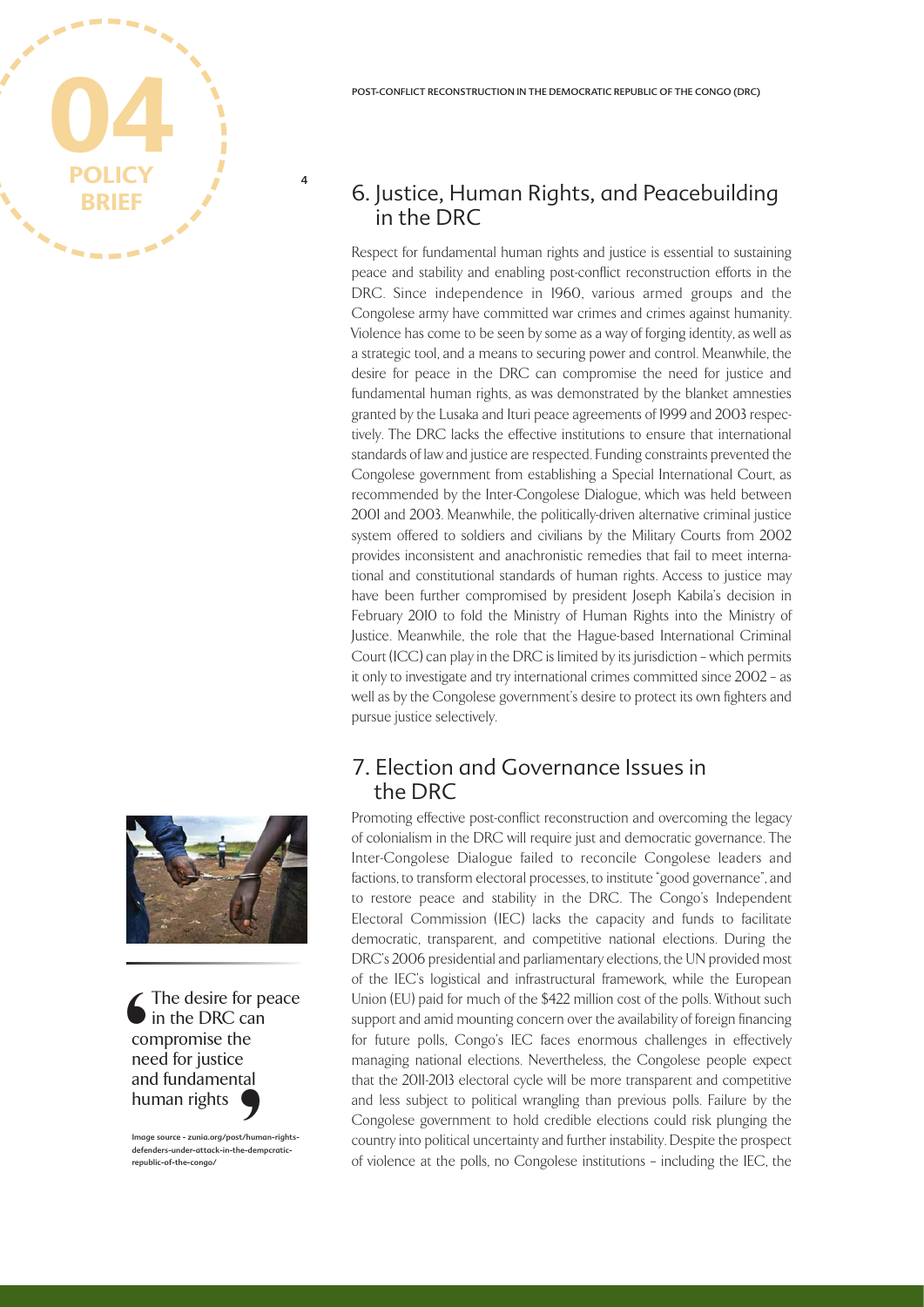**BRIEF 04 POLICY**

**5**

country's Truth and Reconciliation Commission, and its National Human Rights Institution – are equipped or mandated to deal effectively with election-related violence. Meanwhile, SADC remains constrained by its advisory mandate and cannot enforce the implementation of regional guidelines for democratic electoral processes in the DRC.

### Policy Recommendations

The following ten policy recommendations emerged from the Cape Town policy seminar:

- First, the DRC government must define a national vision for peacebuilding that is articulated and owned by its 68 million people, and reflects an understanding of the root causes of the country's conflict. The Congolese government should prioritise peacebuilding activities as part of a societal transformation that alters relationships positively between the state and its citizens, and facilitates more equitable power-sharing. The government must also establish a regular budget with adequate controls to reinforce state authority, properly manage resources, and combat widespread corruption;
- Second, the UN Peacebuilding Commission, in collaboration with the AU and SADC, should help the Congolese government build effective institutions to manage its immense natural resources. The Commission's annual \$250-million Peacebuilding Fund is inadequate to the task, and richer regional and external actors should provide more resources. The Commission should also seek to strengthen partnerships between the UN, the EU, and other external actors in order to prevent the destabilising regional and international exploitation of the DRC's natural resources;
- Third, the UN Security Council should maintain a peacekeeping presence in the DRC that possesses a credible deterrent capability, and the capacity to oversee a secure transition from peacekeeping to peacebuilding in the DRC, especially in the provinces of Orientale, and North and South Kivu;
- Fourth, SADC, the AU, the UN, and the EU must establish an effective division of labour to support peacebuilding efforts in the DRC. The AU and SADC must provide political, technical, and financial assistance for peacekeeping and peacebuilding activities in the DRC. They should also develop and coordinate a joint strategy that allows the Congolese to identify their priority peacebuilding issues and take ownership of the process;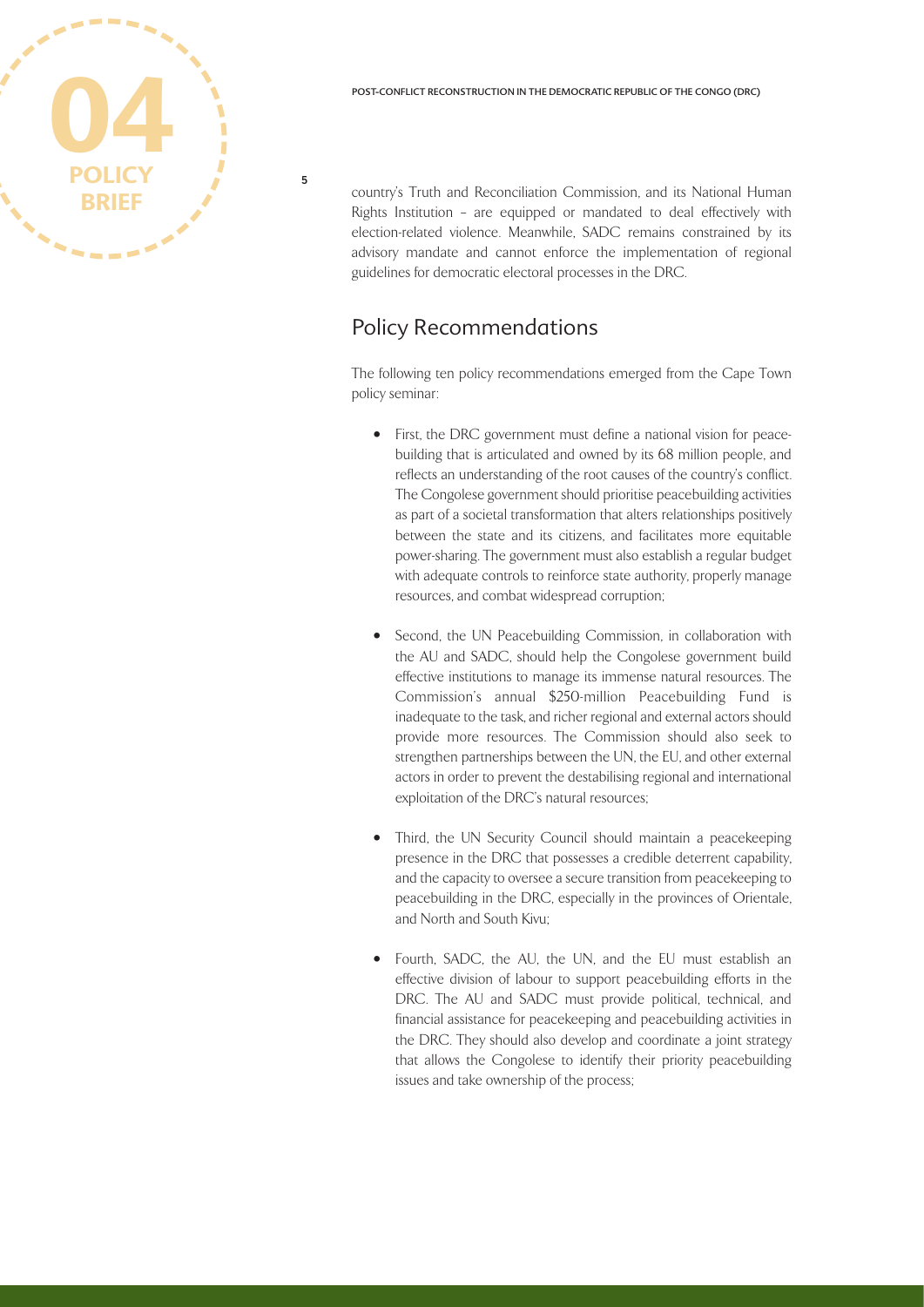

- Fifth, the evolving strategic partnership between South Africa and Angola should be deployed to strengthen SADC's peacebuilding role in the DRC. While South Africa's bilateral engagement with the DRC should continue to be strengthened for the benefit of the region, this role should not be allowed to undermine the relevance and legitimacy of SADC's multilateral engagement with the country;
- Sixth, the Congolese government must demonstrate the political will and commitment to plan and implement comprehensive strategies for DDR and security sector reform. These strategies should take into account local contexts and needs and include tailor-made DDR programmes to meet the special needs of groups such as women, children, and the disabled. Lessons can usefully be learned from DDR and SSR efforts in fellow SADC countries, such as Angola, Mozambique, Namibia, South Africa, and Zimbabwe;
- Seventh, peacebuilding in the DRC must address gender disparities, mainstream gender, and strategically focus on gender-oriented activities. In engendering peacebuilding, the DRC government needs to strengthen and implement coherent, coordinated, and consistent approaches that address the root causes of conflict, build a culture of peace, and realign regional and international support for peacebuilding efforts. Support from the African Union's Gender Desk and the UN Development Fund for Women (UNIFEM) should be provided to the DRC's ministry of women's affairs in order to combat impunity for perpetrators of sexual and gender-based violence;
- Eighth, the establishment of a vibrant civil society and effective political opposition must be supported to rebuild the DRC. Congolese civil society actors should work with local communities and institutions to create and secure the policy space necessary to promote a more accountable and responsible state, as well as the rule of law. The Congolese government must strengthen partnerships with civil society actors in order to develop and implement a comprehensive post-conflict reconstruction plan;